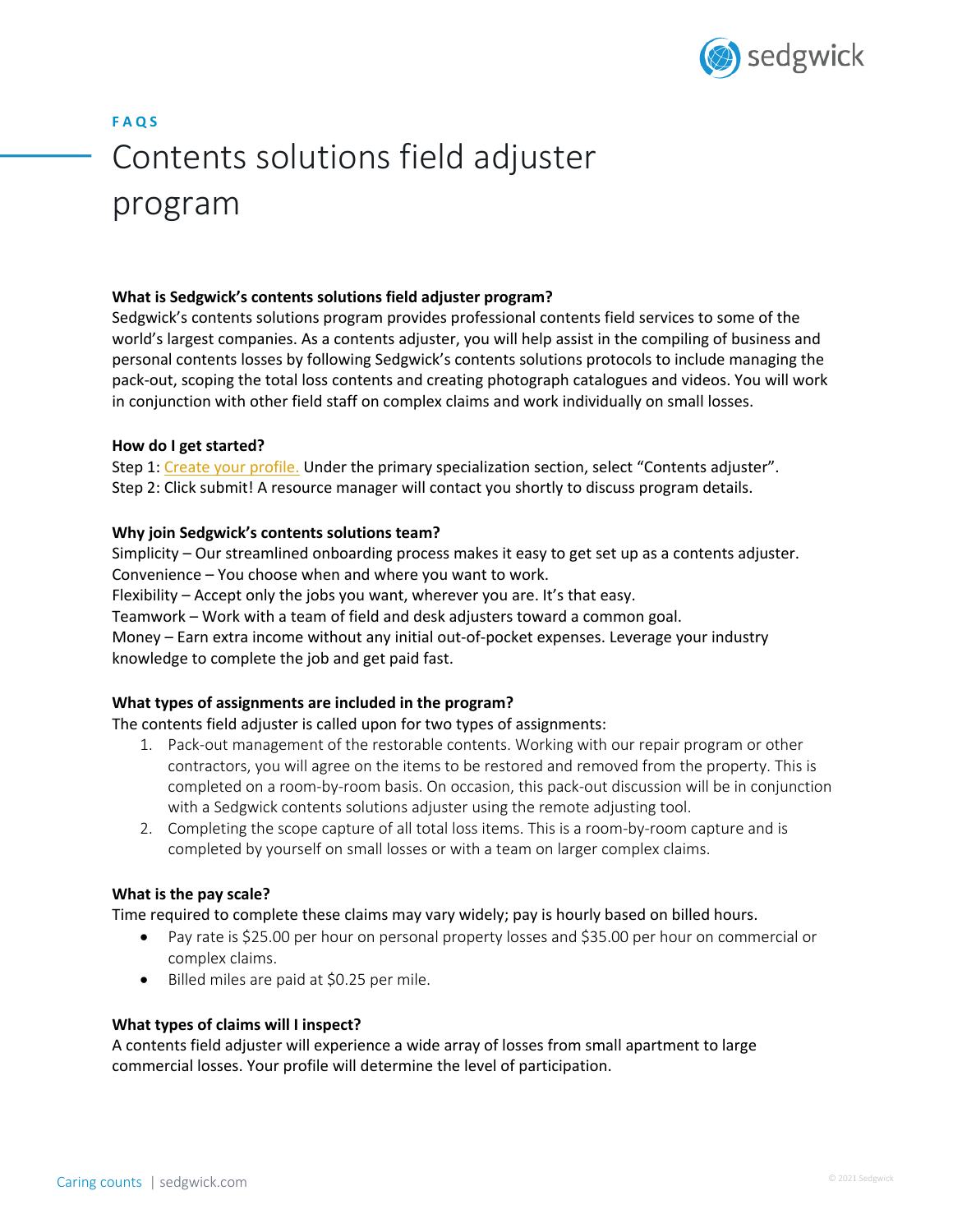## **How will I be notified that an inspection needs to be completed?**

Sedgwick's contents solutions staff will contact you with instructions. Working with our adjusters and field supervisors, your assignments will come to you via email.

## **How far will I travel for assignments?**

Every effort will be made to keep you sleeping in your own bed at the end of the day. There are circumstances when you will be asked to participate in large losses and travel may be required. It will be at your discretion whether you take the assignment. In that case, your room and board will be covered by Sedgwick.

## **Do I need an Xactimate subscription to complete the assignment?**

Xactimate or a similar tool is required to upload the catalogue of photos.

## **What is the onboarding process?**

You will be asked to consent to a standard employment background check (must have a valid driver's license), sign required paperwork and complete online training.

## **When will I be eligible to receive assignments?**

Each step in the process must be completed before you are eligible to begin inspections:

- Complete the onboarding process.
- Complete and pass the contents training and testing.

## **What equipment is needed?**

- Laptop with Windows 7 or newer
- Phone or digital camera for acquiring and storing pictures
- Measuring tools
- Digital voice recorder
- Personal protective equipment, gloves and footwear (you will be working in heavily damaged buildings)

#### **Is there a cost to get started as a contents adjuster?**

No, as long as you already have the equipment necessary to complete assignments (see list above).

#### **Do you need to have a state adjuster license to perform inspections?**

Yes, you do need an adjuster's license to perform field contents adjusting. We encourage you to obtain your resident state license or a designated home state license if you live in a non-licensing state.

#### **Are Sedgwick's contents adjusters paid as W2 or 1099?**

Where allowed by law, you will receive a 1099 as a Sedgwick contractor and be paid on that pay cycle. Where this arrangement is not allowed, you will receive a W2 as an employee of eTeams or Workforce Logiq and be paid on that pay cycle.

#### **Who are eTeams and Workforce Logiq?**

eTeams and Workforce Logiq are our partner companies that will assist in completing the onboarding for CA, MA and NJ residents.